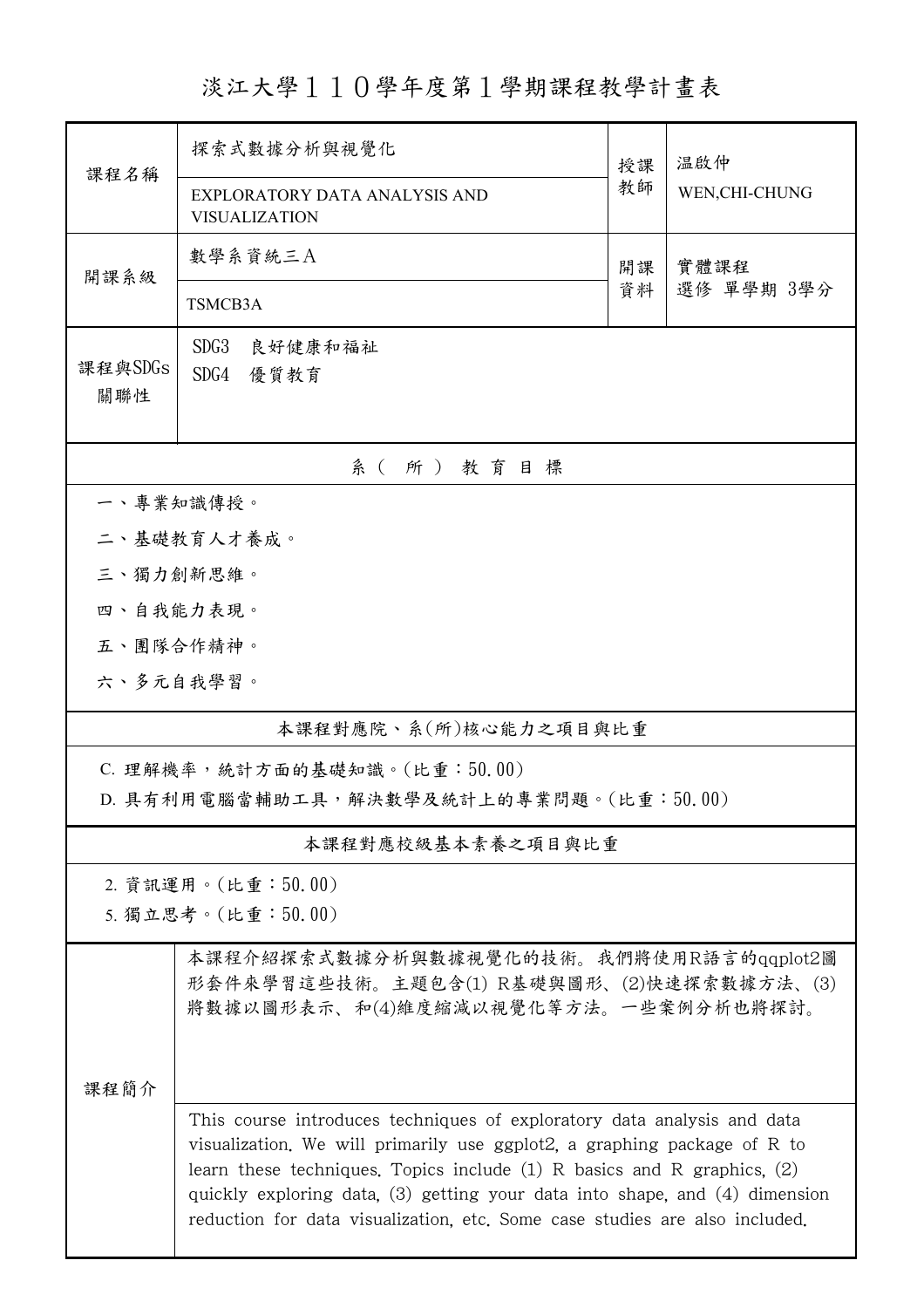## 本課程教學目標與認知、情意、技能目標之對應

將課程教學目標分別對應「認知(Cognitive)」、「情意(Affective)」與「技能(Psychomotor)」 的各目標類型。

一、認知(Cognitive):著重在該科目的事實、概念、程序、後設認知等各類知識之學習。

二、情意(Affective):著重在該科目的興趣、倫理、態度、信念、價值觀等之學習。

三、技能(Psychomotor):著重在該科目的肢體動作或技術操作之學習。

| 序<br>號         | 教學目標(中文)                      |                               |    | 教學目標(英文)                                                                                      |                                                 |  |  |  |
|----------------|-------------------------------|-------------------------------|----|-----------------------------------------------------------------------------------------------|-------------------------------------------------|--|--|--|
| $\mathbf{1}$   | 學習探索式數據分析方法和視覺化<br>技術         |                               |    | 學習探索式數據分析方法和視覺化技術 Learn the<br>methods of exploratory data analysis and data<br>visualization |                                                 |  |  |  |
| $\overline{2}$ |                               | 學習R語言的圖形套件                    |    | Learn graphing package of R                                                                   |                                                 |  |  |  |
|                | 教學目標之目標類型、核心能力、基本素養教學方法與評量方式  |                               |    |                                                                                               |                                                 |  |  |  |
| 序號             | 目標類型                          | 院、系 $(\kappa)$<br>核心能力   基本素養 | 校級 | 教學方法                                                                                          | 評量方式                                            |  |  |  |
| $\mathbf{1}$   | 認知                            | <b>CD</b>                     | 25 | 講述、討論、發表、實作、模<br>擬                                                                            | 測驗、作業、討論(含<br>課堂、線上)、實<br>作、報告(含口頭、書<br>面)、活動參與 |  |  |  |
| 2              | 技能                            | <b>CD</b>                     | 25 | 講述、討論、發表、實作、模<br>擬                                                                            | 測驗、作業、討論(含<br>課堂、線上)、實<br>作、報告(含口頭、書<br>面)、活動參與 |  |  |  |
|                | 授課進度表                         |                               |    |                                                                                               |                                                 |  |  |  |
| 週<br>欤         | 日期起訖                          |                               |    | 內 容 (Subject/Topics)                                                                          | 備註                                              |  |  |  |
| 1              | $110/09/22$ ~<br>110/09/28    | Foundations of R              |    |                                                                                               |                                                 |  |  |  |
| $\overline{c}$ | $110/09/29$ ~<br>110/10/05    | Foundations of R              |    |                                                                                               |                                                 |  |  |  |
| 3              | $110/10/06 \sim$<br>110/10/12 | Foundations of R              |    |                                                                                               |                                                 |  |  |  |
| 4              | $110/10/13$ ~<br>110/10/19    | Managing Data in R            |    |                                                                                               |                                                 |  |  |  |
| 5              | $110/10/20$ ~<br>110/10/26    | Managing Data in R            |    |                                                                                               |                                                 |  |  |  |
| 6              | $110/10/27$ ~<br>110/11/02    | Managing Data in R            |    |                                                                                               |                                                 |  |  |  |
| 7              | $110/11/03$ ~<br>110/11/09    | Case study and discussion     |    |                                                                                               |                                                 |  |  |  |
| 8              | $110/11/10$ ~<br>110/11/16    | Case study and discussion     |    |                                                                                               |                                                 |  |  |  |
| 9              | $110/11/17$ ~<br>110/11/23    | 期中考試週                         |    |                                                                                               |                                                 |  |  |  |
| 10             | $110/11/24$ ~<br>110/11/30    | 期中考試週                         |    |                                                                                               |                                                 |  |  |  |